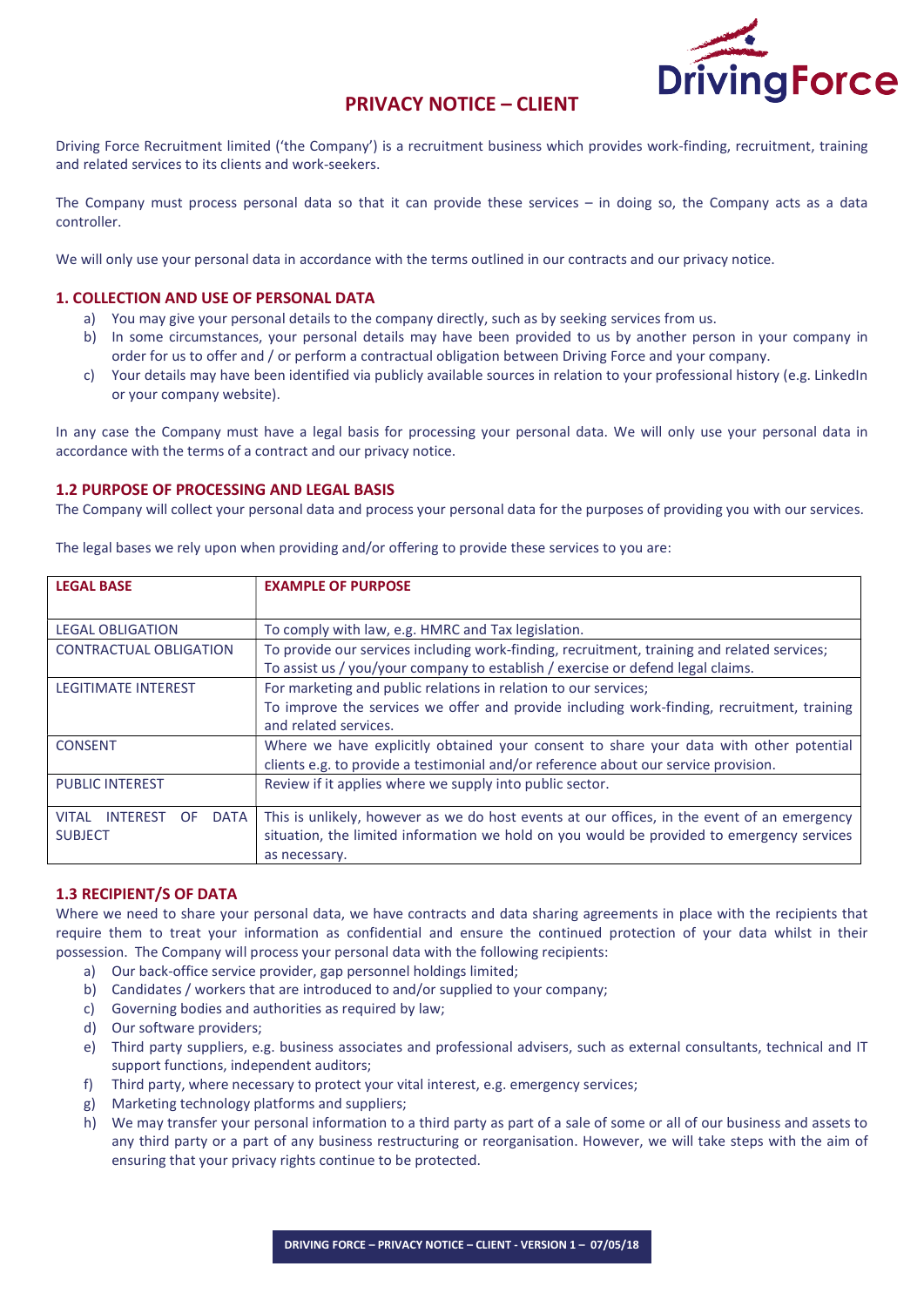

# 2. OVERSEAS TRANSFERS

The Company does not transfer your data overseas, however in some situations we may transfer the information you provide to us to countries outside the European Economic Area ('EEA'). The EEA comprises the EU member states plus Norway, Iceland and Liechtenstein.

Whenever your data is shared, inside or outside of the EEA, we will take every step possible to ensure adequate protections are in place to ensure the security of your information

#### 3. AUTOMATED DECISION MAKING

The company does not use automated decision-making, including profiling. Should the company intend to change this process you will be notified in advance.

# 4. DATA ACCESS RESTRICTION AND RETENTION

The Company will retain your personal data only for as long as is necessary. Different laws require us to keep different data for different periods of time.

## 4.1 WHERE SERVICES HAVE NOT BEEN PROVIDED

If we have not provided you/your company with our services, or had valuable contact with you (or, where appropriate, the company you are working for or with) for two consecutive years, your personal data will be deleted from our systems unless; save where we believe in good faith that the law or other regulation requires us to preserve it.

## 4.2 WHERE SERVICES HAVE BEEN PROVIDED

Your personal details may be included in several documents created during the course of our contract with you/your company. To comply with legal requirements e.g. HMRC, Agency Workers Regulation and tax legislation, your data will be kept by Driving Force for 7 tax years directly prior to the last date on which services were provided to you/your company.

Where the Company has obtained your consent to process your personal data and sensitive personal data we will do so in line with the relevant schedule detailed above.

After expiry of that period your data will no longer be kept by Driving Force.

## 5. SECURITY PRECAUSTIONS IN PLACE TO PROTECT THE LOSS, MISUSE OR ALTERATION OF YOUR INFORMATION

We are committed to taking all reasonable and appropriate steps to protect the personal information that we hold from misuse, loss, or unauthorised access. We do this by having in place a range of appropriate technical and organisational measures, e.g.:

- a) encryption of our services and data;
- b) review our information collection, storage and processing practices, including physical security measures;
- c) restrict access to personal access to personal information;
- d) internal policies setting out our data security approach and training for employees, these include measures to deal with any suspected data breach.

Our systems are placed on servers running on an industry standard virtualisation platform based on VMware. Our server provider, where we store most of the data, is ISO 27001 accredited and follows industry best practice and regularly patches and upgrades platforms. All servers that we use to store your data are placed in UK area and comply with the General Data Protection Regulation. Our security systems are kept up to date and align with the guidance to security information.

#### 6. YOUR RIGHTS

Please be aware that you have the following data protection rights:

- a) The right to be informed about the personal data the Company processes on you;
- b) The right of access to the personal data the Company processes on you;
- c) The right to rectification of your personal data;
- d) The right to erasure of your personal data in certain circumstances;
- e) The right to restrict processing of your personal data;